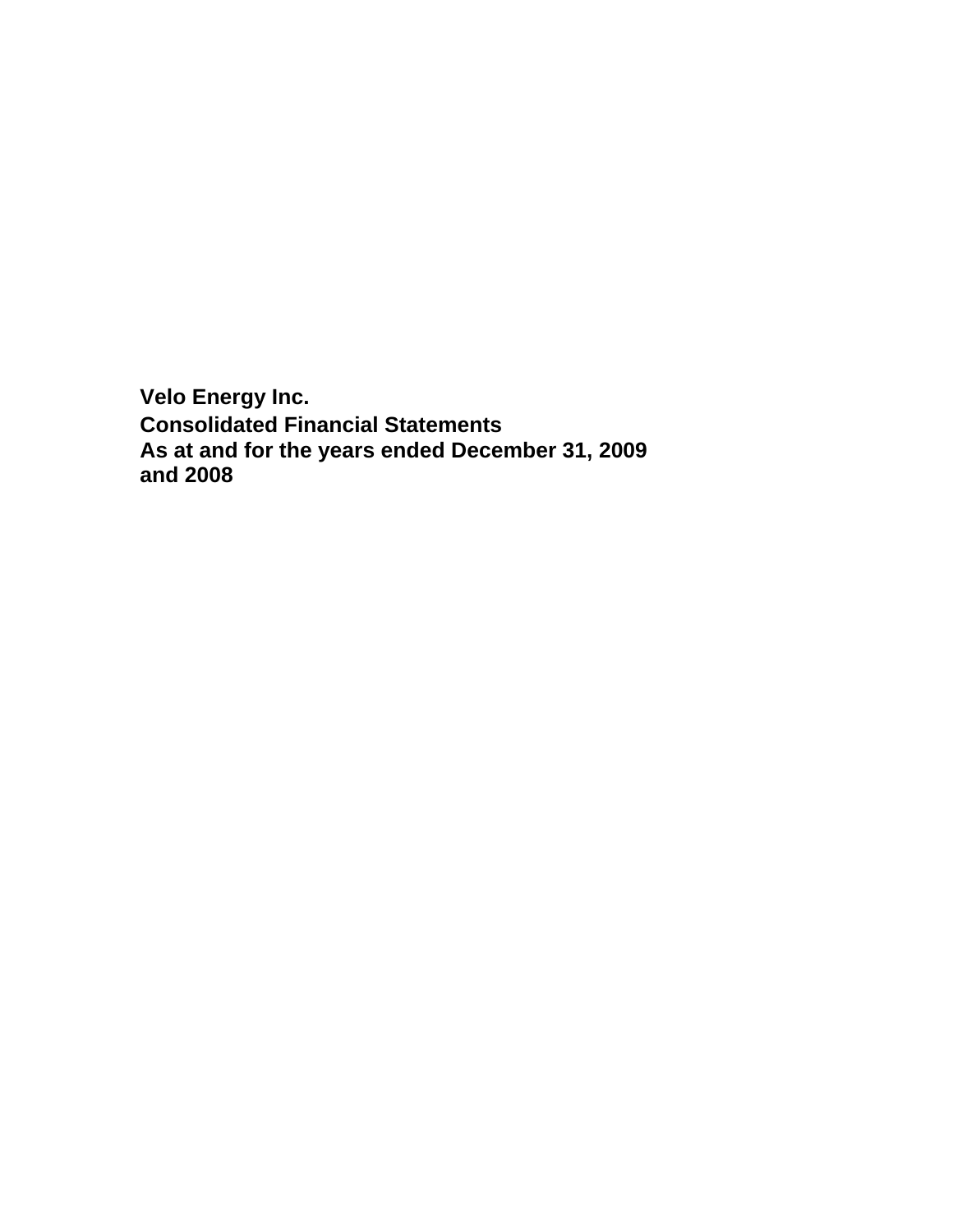# **Auditors' Report**

# **To the Shareholders of Velo Energy Inc.**

We have audited the consolidated balance sheet of Velo Energy Inc. as at December 31, 2009 and the consolidated statements of operations, comprehensive income (loss) and deficit, and cash flows for the year then ended. These financial statements are the responsibility of the Company's management. Our responsibility is to express an opinion on these financial statements based on our audit.

We conducted our audit in accordance with Canadian generally accepted auditing standards. Those standards require that we plan and perform an audit to obtain reasonable assurance whether the financial statements are free of material misstatement. An audit includes examining, on a test basis, evidence supporting the amounts and disclosures in the financial statements. An audit also includes assessing the accounting principles used and significant estimates made by management, as well as evaluating the overall financial statement presentation.

In our opinion, these financial statements present fairly, in all material respects, the financial position of the Company as at December 31, 2009 and the results of its operations and its cash flows for the year then ended, in accordance with Canadian generally accepted accounting principles.

The consolidated financial statements as at and for the year ended December 31, 2008 were audited by another firm of Chartered Accountants which expressed an opinion without reservation on those financial statements in their report dated April 1, 2009.

Calgary, Alberta (signed) "Deloitte & Touche LLP" (signed) "Deloitte & Touche LLP" April 20, 2010 Chartered Accountants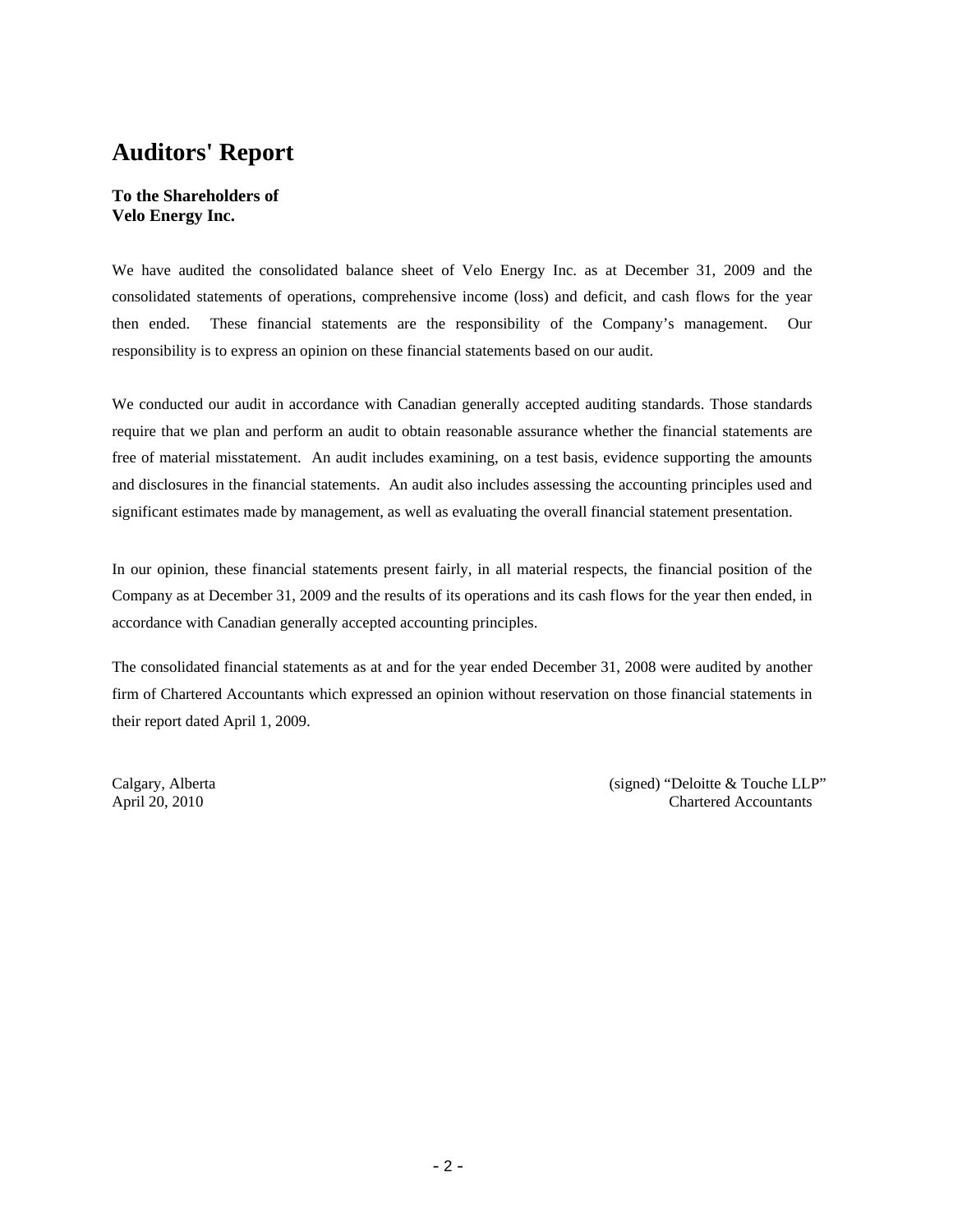# **Velo Energy Inc. Consolidated Balance Sheets (in Canadian dollars)**

|                                                              | December 31,   | December 31,  |
|--------------------------------------------------------------|----------------|---------------|
|                                                              | 2009           | 2008          |
|                                                              |                |               |
| <b>Assets</b>                                                |                |               |
| Current                                                      |                |               |
| Cash and cash equivalents                                    | \$1,408,528    | \$1,350,958   |
| Term deposits                                                | 30,000         |               |
| Accounts receivable (note 11)                                | 75,192         | 6,125         |
| Prepaid expenses                                             | 277,137        |               |
|                                                              | 1,790,857      | 1,357,083     |
| Long-term rent deposit and prepayments                       | 70,227         |               |
| Office equipment                                             | 70,224         |               |
|                                                              | \$1,931,308    | \$1,357,083   |
| <b>Liabilities</b>                                           |                |               |
| Current                                                      |                |               |
| Accounts payable and accrued liabilities (notes $10 \& 11$ ) | \$1,900,534    | \$198,277     |
| Loan (note $5$ )                                             | 1,802,315      |               |
|                                                              | 3,702,849      | 198,277       |
| <b>Shareholders' Equity (Deficiency)</b>                     |                |               |
| Share capital (note 6)                                       | 8,062,924      | 7,462,924     |
| Warrants (note 6)                                            | 306,000        |               |
| Contributed surplus (note 7)                                 | 1,074,494      | 289,094       |
| Deficit                                                      | (11, 214, 959) | (6, 593, 212) |
|                                                              | (1,771,541)    | 1,158,806     |
|                                                              | \$1,931,308    | \$1,357,083   |

# **Nature of operations and going concern (Note 1) Commitments and contractual obligations (Note 9)**

See accompanying notes to the consolidated financial statements.

# **Approved on behalf of the Board:**

|          |  | Signed "Arthur S. Millholland" |  |
|----------|--|--------------------------------|--|
| Director |  |                                |  |

*Signed "J. Christopher McLean"* Director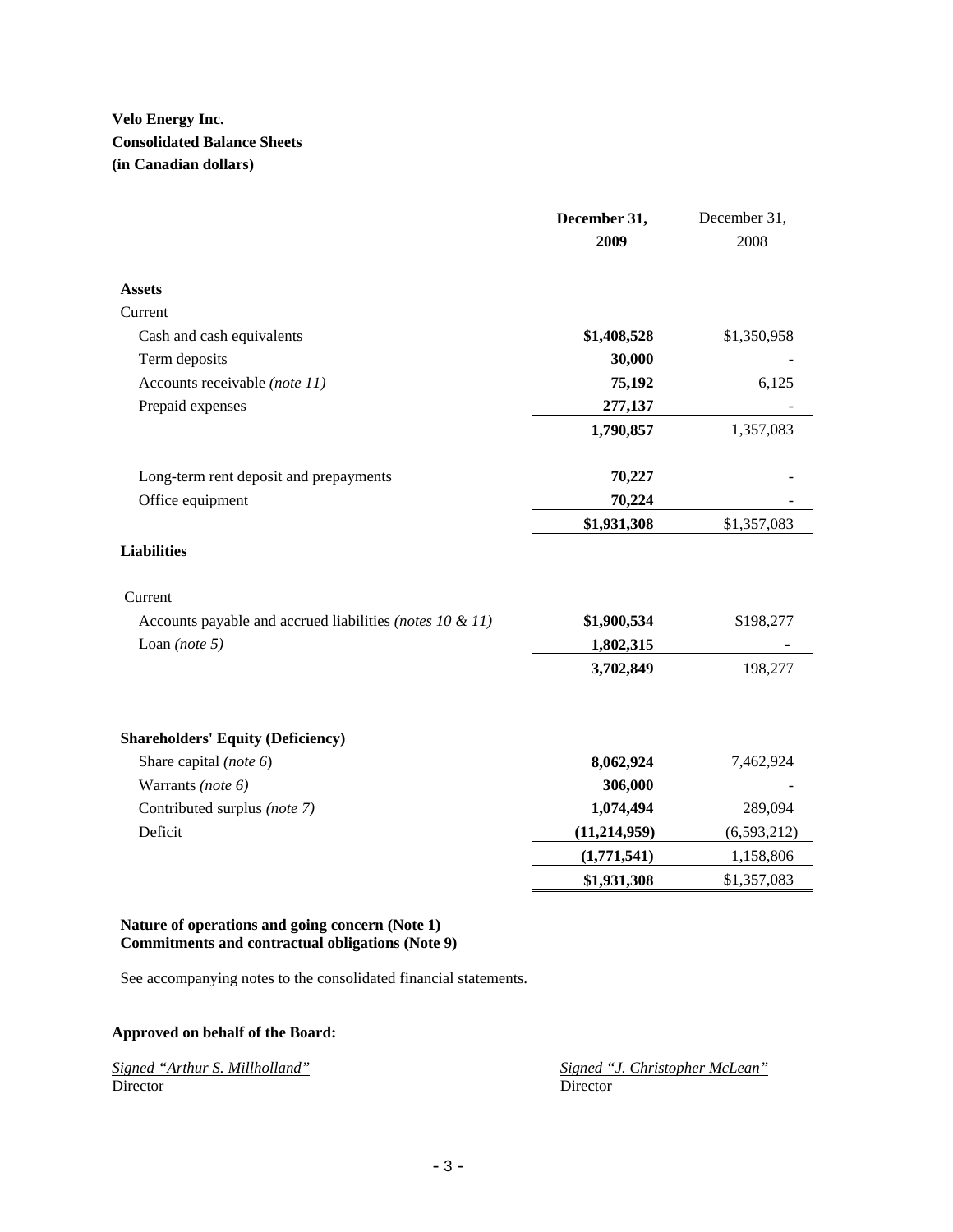# **Velo Energy Inc. Consolidated Statements of Operations, Comprehensive Income (Loss) and Deficit (in Canadian dollars)**

|                                                                                                 | 2009           | 2008          |  |
|-------------------------------------------------------------------------------------------------|----------------|---------------|--|
| <b>Revenue</b>                                                                                  |                |               |  |
| Management services                                                                             | \$<br>5,079    | $\mathcal{S}$ |  |
| <b>Expenses</b>                                                                                 |                |               |  |
| General and administrative                                                                      | 2,419,604      | 113,732       |  |
| Depreciation                                                                                    | 1,211          |               |  |
| Foreign exchange loss                                                                           | 542            |               |  |
| Interest and financing charges                                                                  | 21,610         |               |  |
| Stock-based compensation (note 6)                                                               | 785,400        |               |  |
|                                                                                                 | 3,228,367      | 113,732       |  |
| <b>Other items</b>                                                                              |                |               |  |
| Interest income                                                                                 | 34,021         | 17,657        |  |
| Gain on disposal of subsidiary (note 3)                                                         |                | 942,909       |  |
|                                                                                                 | 34,021         | 960,566       |  |
| Net income (loss) and comprehensive<br>income (loss)                                            | (3, 189, 267)  | 846,834       |  |
| Excess of consideration paid over carrying value of assets<br>and liabilities acquired (note 4) | (1,432,480)    |               |  |
| Deficit, beginning of year                                                                      | (6,593,212)    | (7,440,046)   |  |
| Deficit, end of year                                                                            | \$(11,214,959) | \$(6,593,212) |  |
| Income (loss) per share (basic and<br>diluted)                                                  | \$(0.05)       | \$0.02        |  |
| Weighted average number of shares<br>outstanding                                                | 65,608,888     | 44,836,085    |  |

See accompanying notes to the consolidated financial statements.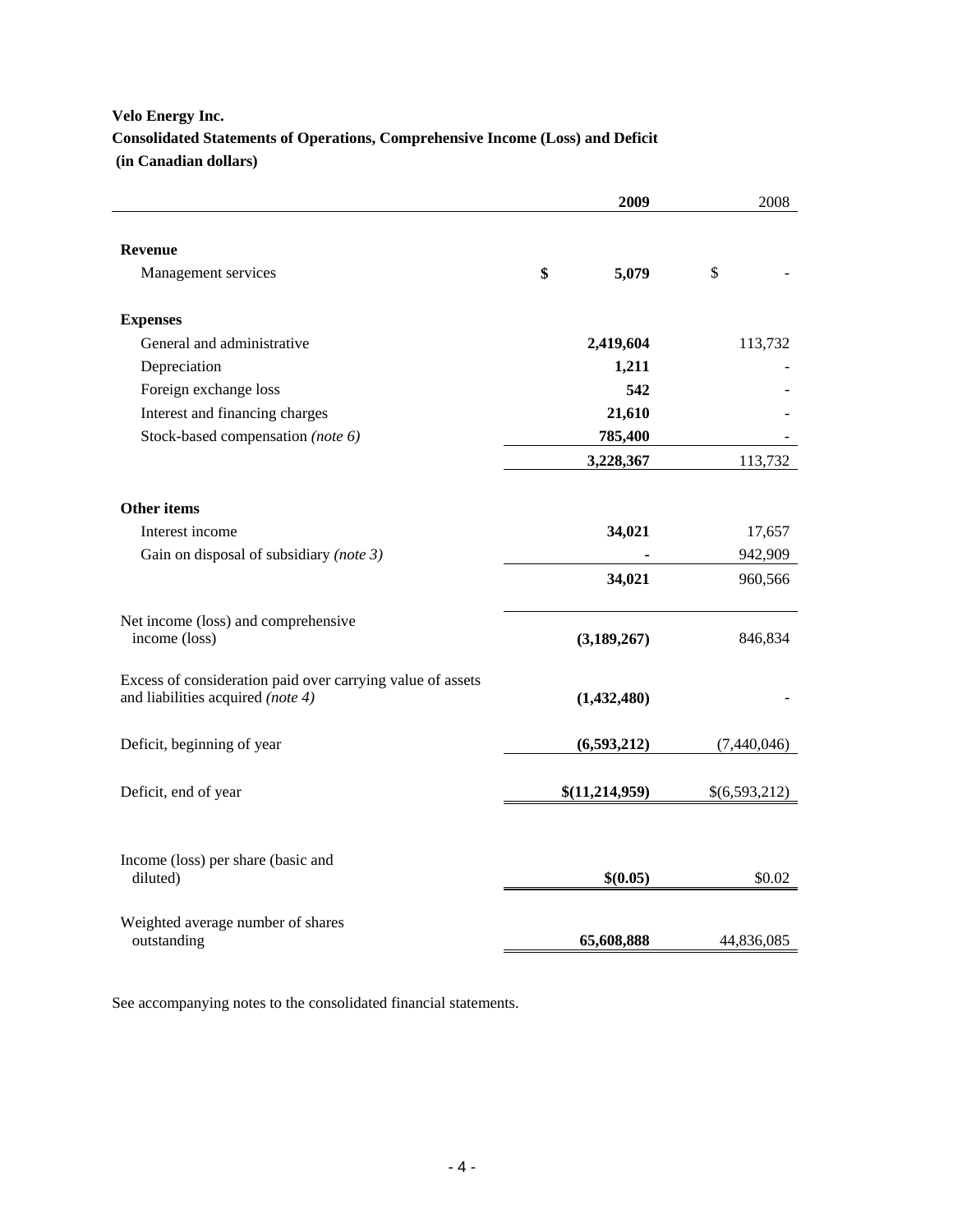# **Velo Energy Inc. Consolidated Statements of Cash Flows (in Canadian dollars)**

| <b>Cash Provided By (Used In) Operating Activities</b><br>Net income (loss)<br>\$846,834<br>\$(3,189,267)<br>Add (subtract) non-cash items:<br>Stock-based compensation<br>785,400<br>Amortization of fair value of warrants<br>11,500<br>1,211<br>Depreciation<br>494<br>Unrealized loss on foreign exchange<br>Gain on sale of subsidiary<br>(942,909)<br>Funds used in operations<br>(2,390,662)<br>(96,075)<br>Net change in non-cash<br>working capital<br>460,250<br>(64,990)<br>(1,930,412)<br>(161,065)<br><b>Financing Activities</b><br>Issuance of common shares<br>1,500,000<br>Share issue costs<br>(69, 834)<br>2,000,000<br>Loan<br>2,000,000<br>1,430,166<br><b>Investing Activities</b><br>Purchase of term deposits<br>(15,000)<br>Additions to office equipment<br>(17, 385)<br>Purchase /(sale) of subsidiary (note 4)<br>20,367<br>(1,401)<br>(1,401)<br>(12, 018)<br>Increase (Decrease) in cash during period<br>57,570<br>1,267,700<br>Cash and cash equivalents, beginning of year<br>1,350,958<br>83,258<br>Cash and cash equivalents, end of year<br>\$1,350,958<br>\$1,408,528<br>Cash and cash equivalents:<br>Cash<br>\$308,528<br>\$10,958<br>Term deposits<br>1,100,000<br>1,340,000<br>\$1,408,528<br>\$1,350,958 | 2009 | 2008 |
|----------------------------------------------------------------------------------------------------------------------------------------------------------------------------------------------------------------------------------------------------------------------------------------------------------------------------------------------------------------------------------------------------------------------------------------------------------------------------------------------------------------------------------------------------------------------------------------------------------------------------------------------------------------------------------------------------------------------------------------------------------------------------------------------------------------------------------------------------------------------------------------------------------------------------------------------------------------------------------------------------------------------------------------------------------------------------------------------------------------------------------------------------------------------------------------------------------------------------------------------------|------|------|
|                                                                                                                                                                                                                                                                                                                                                                                                                                                                                                                                                                                                                                                                                                                                                                                                                                                                                                                                                                                                                                                                                                                                                                                                                                                    |      |      |
|                                                                                                                                                                                                                                                                                                                                                                                                                                                                                                                                                                                                                                                                                                                                                                                                                                                                                                                                                                                                                                                                                                                                                                                                                                                    |      |      |
|                                                                                                                                                                                                                                                                                                                                                                                                                                                                                                                                                                                                                                                                                                                                                                                                                                                                                                                                                                                                                                                                                                                                                                                                                                                    |      |      |
|                                                                                                                                                                                                                                                                                                                                                                                                                                                                                                                                                                                                                                                                                                                                                                                                                                                                                                                                                                                                                                                                                                                                                                                                                                                    |      |      |
|                                                                                                                                                                                                                                                                                                                                                                                                                                                                                                                                                                                                                                                                                                                                                                                                                                                                                                                                                                                                                                                                                                                                                                                                                                                    |      |      |
|                                                                                                                                                                                                                                                                                                                                                                                                                                                                                                                                                                                                                                                                                                                                                                                                                                                                                                                                                                                                                                                                                                                                                                                                                                                    |      |      |
|                                                                                                                                                                                                                                                                                                                                                                                                                                                                                                                                                                                                                                                                                                                                                                                                                                                                                                                                                                                                                                                                                                                                                                                                                                                    |      |      |
|                                                                                                                                                                                                                                                                                                                                                                                                                                                                                                                                                                                                                                                                                                                                                                                                                                                                                                                                                                                                                                                                                                                                                                                                                                                    |      |      |
|                                                                                                                                                                                                                                                                                                                                                                                                                                                                                                                                                                                                                                                                                                                                                                                                                                                                                                                                                                                                                                                                                                                                                                                                                                                    |      |      |
|                                                                                                                                                                                                                                                                                                                                                                                                                                                                                                                                                                                                                                                                                                                                                                                                                                                                                                                                                                                                                                                                                                                                                                                                                                                    |      |      |
|                                                                                                                                                                                                                                                                                                                                                                                                                                                                                                                                                                                                                                                                                                                                                                                                                                                                                                                                                                                                                                                                                                                                                                                                                                                    |      |      |
|                                                                                                                                                                                                                                                                                                                                                                                                                                                                                                                                                                                                                                                                                                                                                                                                                                                                                                                                                                                                                                                                                                                                                                                                                                                    |      |      |
|                                                                                                                                                                                                                                                                                                                                                                                                                                                                                                                                                                                                                                                                                                                                                                                                                                                                                                                                                                                                                                                                                                                                                                                                                                                    |      |      |
|                                                                                                                                                                                                                                                                                                                                                                                                                                                                                                                                                                                                                                                                                                                                                                                                                                                                                                                                                                                                                                                                                                                                                                                                                                                    |      |      |
|                                                                                                                                                                                                                                                                                                                                                                                                                                                                                                                                                                                                                                                                                                                                                                                                                                                                                                                                                                                                                                                                                                                                                                                                                                                    |      |      |
|                                                                                                                                                                                                                                                                                                                                                                                                                                                                                                                                                                                                                                                                                                                                                                                                                                                                                                                                                                                                                                                                                                                                                                                                                                                    |      |      |
|                                                                                                                                                                                                                                                                                                                                                                                                                                                                                                                                                                                                                                                                                                                                                                                                                                                                                                                                                                                                                                                                                                                                                                                                                                                    |      |      |
|                                                                                                                                                                                                                                                                                                                                                                                                                                                                                                                                                                                                                                                                                                                                                                                                                                                                                                                                                                                                                                                                                                                                                                                                                                                    |      |      |
|                                                                                                                                                                                                                                                                                                                                                                                                                                                                                                                                                                                                                                                                                                                                                                                                                                                                                                                                                                                                                                                                                                                                                                                                                                                    |      |      |
|                                                                                                                                                                                                                                                                                                                                                                                                                                                                                                                                                                                                                                                                                                                                                                                                                                                                                                                                                                                                                                                                                                                                                                                                                                                    |      |      |
|                                                                                                                                                                                                                                                                                                                                                                                                                                                                                                                                                                                                                                                                                                                                                                                                                                                                                                                                                                                                                                                                                                                                                                                                                                                    |      |      |
|                                                                                                                                                                                                                                                                                                                                                                                                                                                                                                                                                                                                                                                                                                                                                                                                                                                                                                                                                                                                                                                                                                                                                                                                                                                    |      |      |
|                                                                                                                                                                                                                                                                                                                                                                                                                                                                                                                                                                                                                                                                                                                                                                                                                                                                                                                                                                                                                                                                                                                                                                                                                                                    |      |      |
|                                                                                                                                                                                                                                                                                                                                                                                                                                                                                                                                                                                                                                                                                                                                                                                                                                                                                                                                                                                                                                                                                                                                                                                                                                                    |      |      |
|                                                                                                                                                                                                                                                                                                                                                                                                                                                                                                                                                                                                                                                                                                                                                                                                                                                                                                                                                                                                                                                                                                                                                                                                                                                    |      |      |
|                                                                                                                                                                                                                                                                                                                                                                                                                                                                                                                                                                                                                                                                                                                                                                                                                                                                                                                                                                                                                                                                                                                                                                                                                                                    |      |      |
|                                                                                                                                                                                                                                                                                                                                                                                                                                                                                                                                                                                                                                                                                                                                                                                                                                                                                                                                                                                                                                                                                                                                                                                                                                                    |      |      |
|                                                                                                                                                                                                                                                                                                                                                                                                                                                                                                                                                                                                                                                                                                                                                                                                                                                                                                                                                                                                                                                                                                                                                                                                                                                    |      |      |
|                                                                                                                                                                                                                                                                                                                                                                                                                                                                                                                                                                                                                                                                                                                                                                                                                                                                                                                                                                                                                                                                                                                                                                                                                                                    |      |      |
|                                                                                                                                                                                                                                                                                                                                                                                                                                                                                                                                                                                                                                                                                                                                                                                                                                                                                                                                                                                                                                                                                                                                                                                                                                                    |      |      |

See accompanying notes to the consolidated financial statements.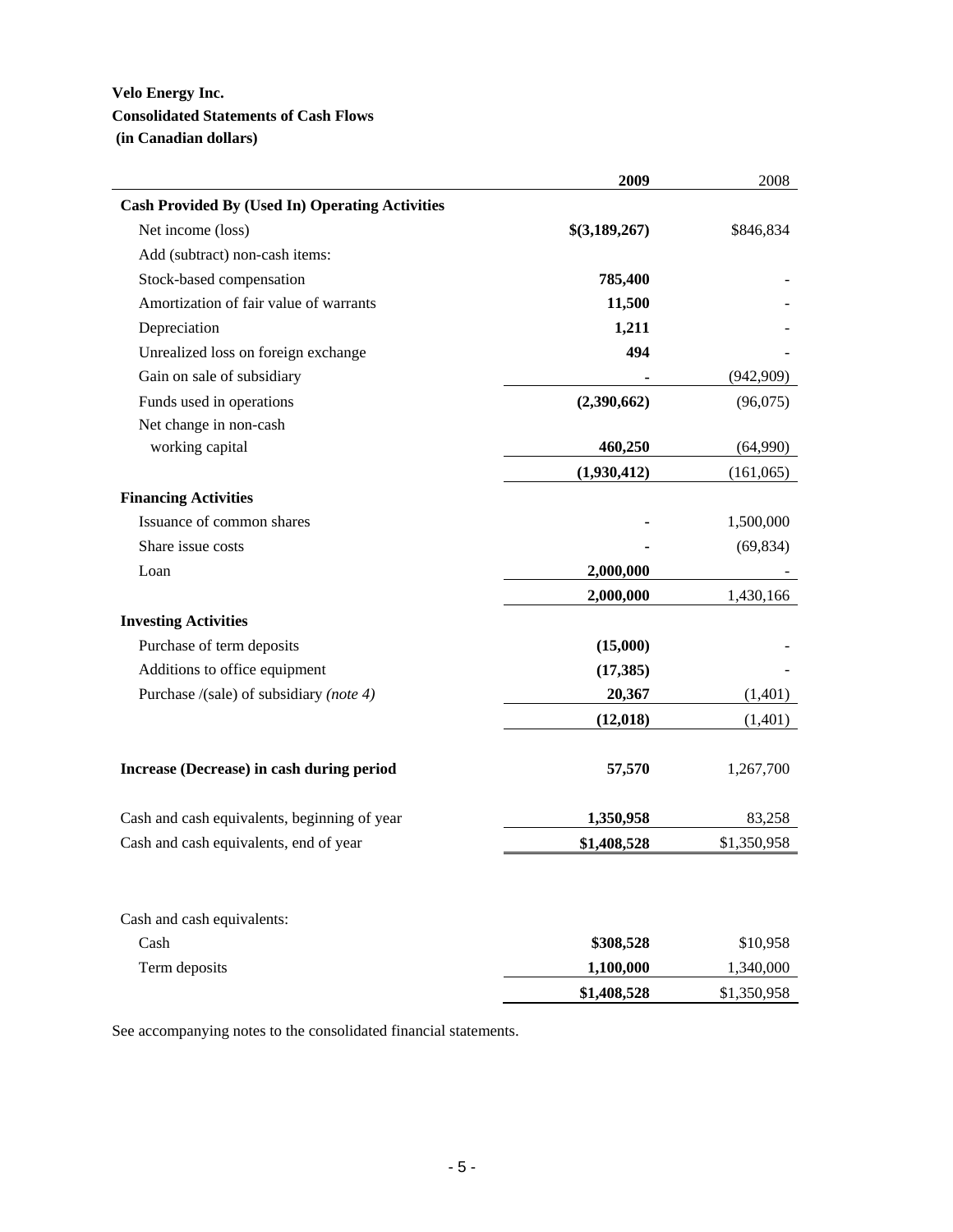# **1. NATURE OF OPERATIONS AND GOING CONCERN**

Velo Energy Inc. ("Velo" or the "Company") was incorporated on July 8, 2004 and was originally classified as a Capital Pool Company under Policy 2.4 of the TSX Venture Exchange Corporate Finance Manual and Policies. Effective May 31, 2006, the Company purchased all of the outstanding shares of Velo Energy Ltd. through the issuance of 3,333,334 common shares of the Company. This arm's length transaction constituted the Company's Qualifying Transaction under the rules of the TSX Venture Exchange. The Company's oil and natural gas operations were focused in southern Alberta. On July 9, 2008 the Company sold Velo Energy Ltd. to an unrelated party.

In August 2009, the Company's management and Board of Directors were replaced and Velo's focus was changed to oil exploration and development in the United Kingdom ("UK") Central North Sea.

On October 6, 2009, the Company signed a share purchase agreement to acquire 100% of the outstanding common shares of North Sea Oil Ltd. ("NSO"), a private company incorporated in Alberta, Canada and 100% of the outstanding common shares of North Sea Oil Exploration Limited ("NSOE"), a private company incorporated in England and Wales, UK (see Note 4).

 These consolidated financial statements have been prepared on a going concern basis which assumes that the Company will be able to realize its assets and discharge its liabilities in the normal course of business for the foreseeable future. The continuing operations of the Company are dependent upon its ability to acquire oil and natural gas properties, to obtain adequate financing to explore and develop these properties and generate profitable operations in the future. As at December 31, 2009, the Company had an accumulated deficit of \$11,214,959, shareholders' deficiency of \$1,771,541 and a working capital deficiency of \$1,911,992.

The current economic environment has made access to debt and equity markets more difficult, where cost of capital has increased while the availability of capital has decreased. No assurance can be provided that the Company will be able to obtain the financing required to set up and develop profitable operations in the UK North Sea.

 These financial statements do not reflect adjustments to carrying values of assets and liabilities and the balance sheet reclassifications that would be necessary if the going concern assumption were not appropriate, and such adjustments could be material.

# **2. SIGNIFICANT ACCOUNTING POLICIES**

# *Basis of Presentation*

The consolidated financial statements of the Company are prepared in accordance with Canadian Generally Accepted Accounting Principles ("GAAP").

The consolidated financial statements include the accounts of Velo Energy Inc. and:

- prior to July 9, 2008, the accounts of its former wholly-owned subsidiary Velo Energy Ltd., and
- subsequent to December 7, 2009, the accounts of its wholly-owned subsidiaries NSO and NSOE.

All inter-company transactions and balances have been eliminated on consolidation.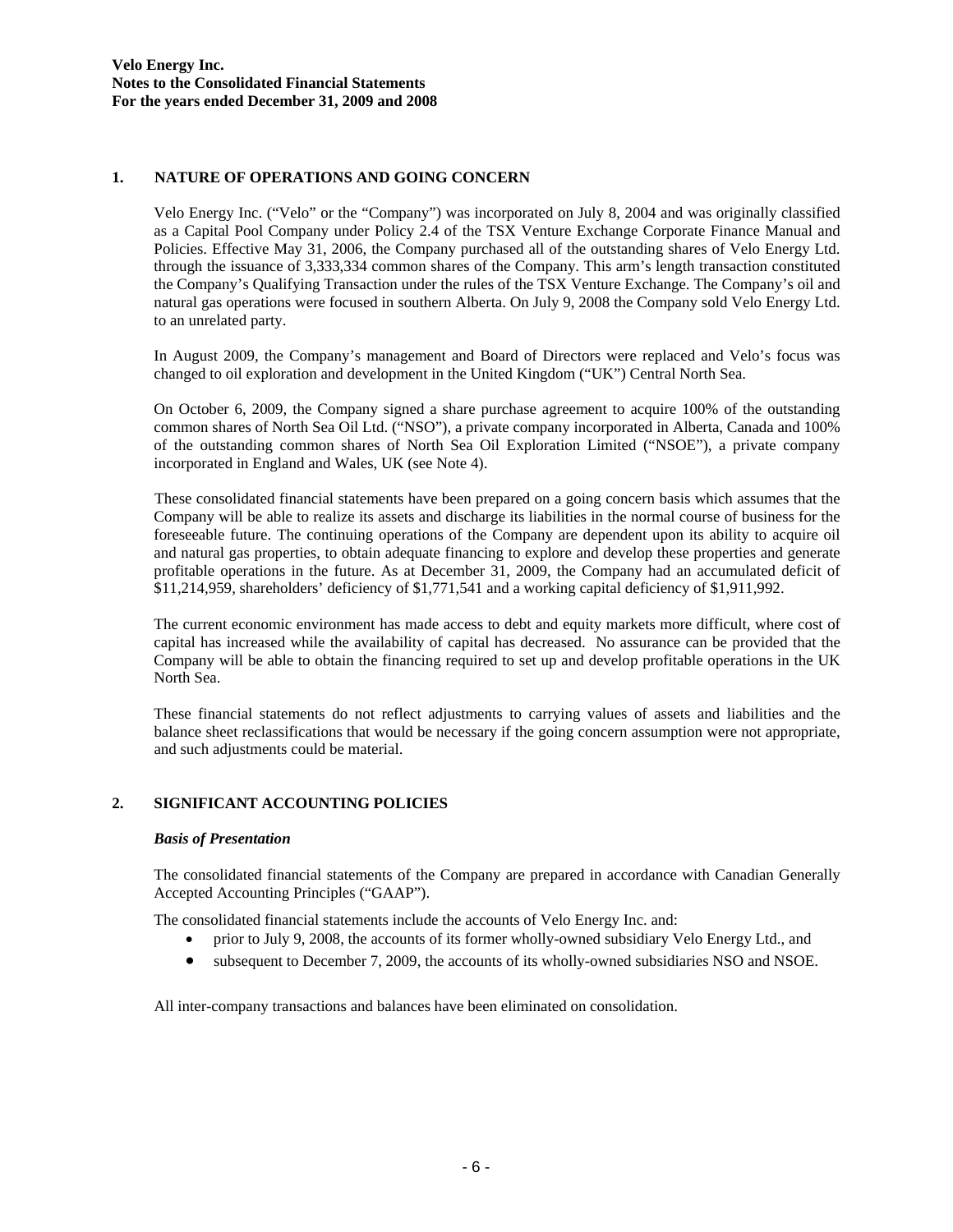# **2. SIGNIFICANT ACCOUNTING POLICIES (continued)**

#### *Measurement Uncertainty*

The preparation of consolidated financial statements in accordance with Canadian GAAP requires management to make estimates and assumptions and to use judgment regarding assets, liabilities, revenues and expenses. Accordingly, actual results may differ from those estimated amounts and such differences could be significant.

# *Cash and Cash Equivalents*

Cash and cash equivalents include cash in banks and short-term deposits with a maturity date of less than 90 days on the date of purchase.

#### *Term deposits*

Term deposits are cashable investment certificates with original maturity of longer than three months and less than one year.

# *Office Equipment*

Office furniture and equipment are recognized at cost net of depreciation calculated on a straight line basis at 20% per year.

#### *Future Income Taxes*

The Company follows the liability method of accounting for income taxes, whereby future income tax assets and liabilities are recognized at substantively enacted rates for the difference between the tax bases of assets and liabilities and their carrying amounts in the financial statements. The effect of a change in income tax rates on future income tax assets and liabilities is recognized in income in the period in which the change is substantively enacted. A valuation allowance is recorded against any future income tax asset if the Company is not more likely than not to be able to utilize the associated tax deductions.

#### *Foreign Currency Translation*

Monetary assets and liabilities denominated in a foreign currency are translated at the exchange rate prevailing at the balance sheet date. Non-monetary assets and liabilities and transactions denominated in a foreign currency are translated at the exchange rates in effect at the transaction date.

Integrated foreign subsidiaries are accounted for using the temporal method. Under this method, monetary assets and liabilities are translated at the exchange rate in effect at the balance sheet date. Non-monetary assets are translated at historical rates. Revenue and expenses are translated at average rates for the period. Foreign exchange gains and losses are included in net loss in the period in which they arise. Depreciation expense is translated at the same historical exchange rates as the assets to which it relates.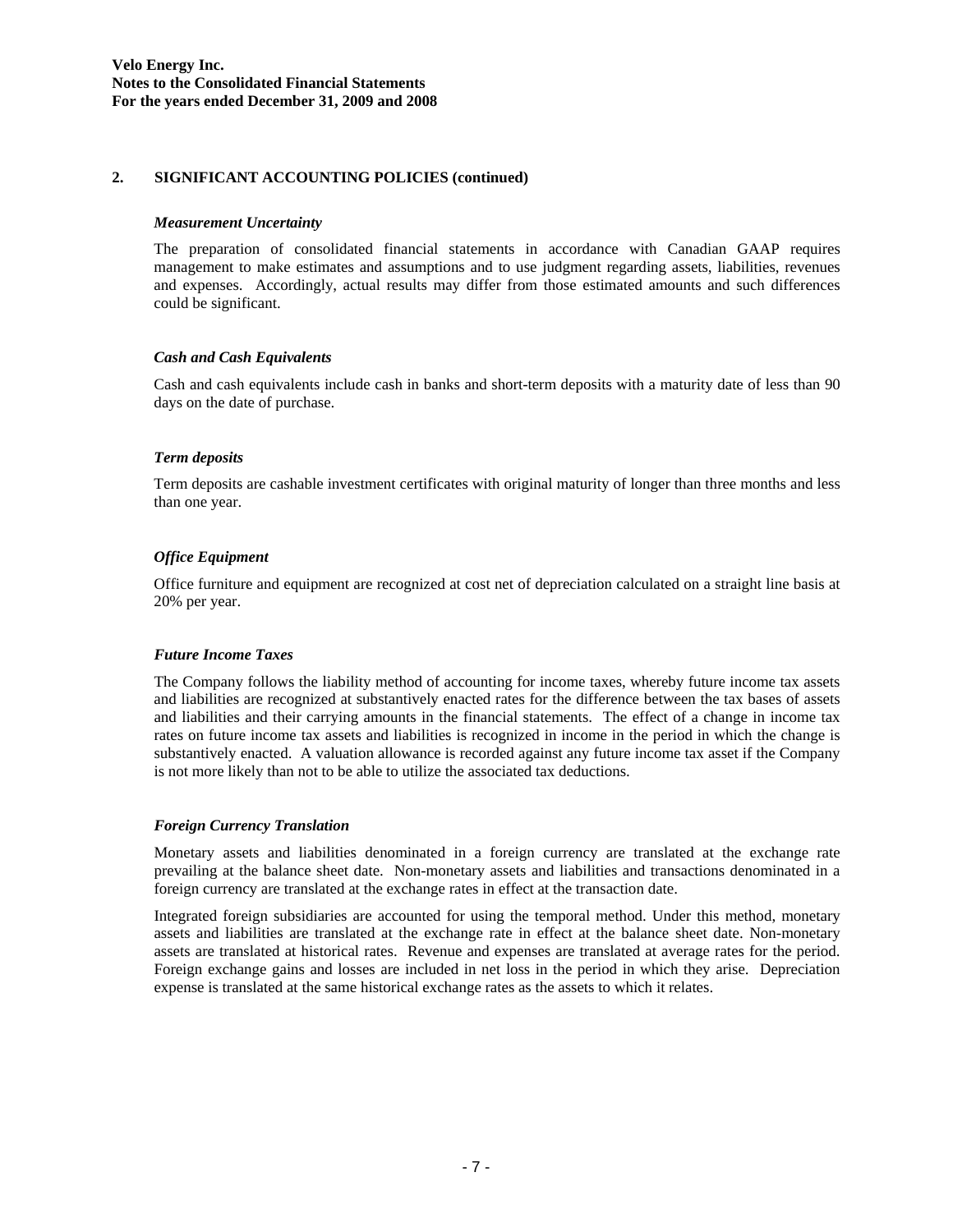# **2. SIGNIFICANT ACCOUNTING POLICIES (continued)**

#### *Revenue Recognition*

Management service revenues are recognized at contractual amounts as the related services are provided. The Company recognizes interest income as it is earned.

#### *Prospect Evaluation Expenses*

The Company expenses amounts incurred in the evaluation and development of potential business ventures until related business arrangements are consummated. Project-related costs incurred thereafter are capitalized and amortized over the life of the project. These costs are assessed at least annually for impairment based on expected future cash flows.

#### *Stock-Based Compensation*

The Company follows the fair value method of accounting for stock options. A Black-Scholes option-pricing model is used to determine fair value at the time the options are granted. The related expense is amortized to earnings over the options' vesting period with a corresponding increase in contributed surplus. Consideration received on the exercise of an option is credited to share capital, along with the related stock-based compensation previously recognized in contributed surplus.

#### *Leases*

The Company classifies leases entered into as either capital or operating. Leases that transfer substantially all of the benefits and risks of ownership to the Company are accounted for as capital leases. All other leases are accounted for as operating leases and rental payments are expensed as incurred.

# *Per Share Data*

Basic net income (loss) per share is calculated using the weighted average number of shares outstanding during the year. The treasury stock method is used to calculate diluted earnings per share. This method assumes that only in-the-money stock options and warrants are exercised and that any proceeds would be used to purchase common shares at the average market price during the year.

#### *Financial Instruments*

All financial instruments are initially recognized at fair value on the balance sheet. The Company has classified each financial instrument into one of the following categories: held-for-trading (assets and liabilities), loans and receivables, financial assets available-for-sale, financial assets held-to-maturity, and other financial liabilities. Transaction costs related to financial instruments other than those classified as "held for trading" are added to the initial carrying amount. Subsequent measurement of financial instruments is based on their classification.

Financial assets and liabilities "held-for-trading" are subsequently measured at fair value with changes in those fair values recognized in net earnings. Financial assets "available-for-sale" are subsequently measured at fair value with changes in fair value recognized in other comprehensive income, net of tax.

Financial assets "held-to-maturity", "loans and receivables", and "other financial liabilities", are subsequently measured at amortized cost using the effective interest method.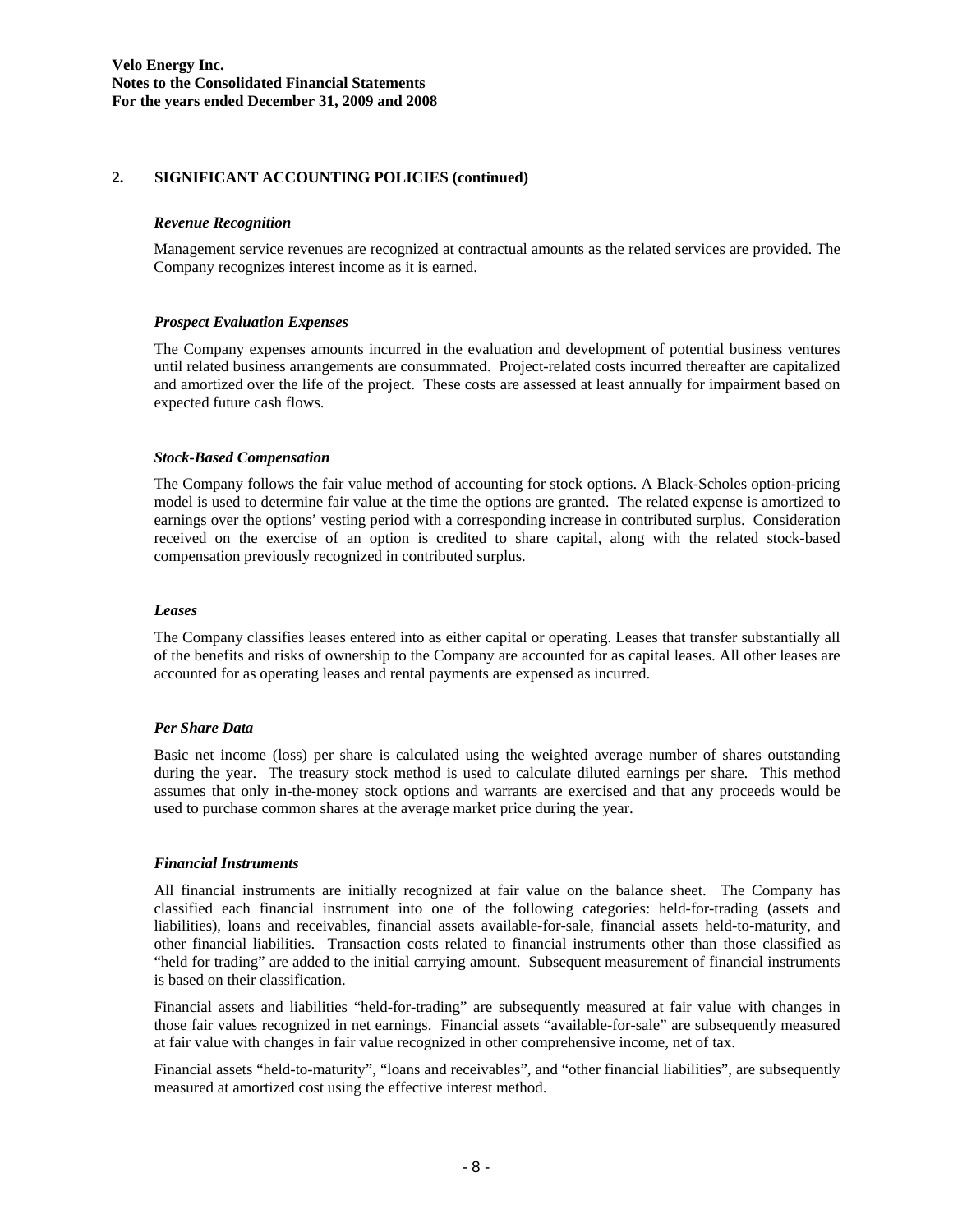# **2. SIGNIFICANT ACCOUNTING POLICIES (continued)**

# *Comprehensive Loss*

The statement of comprehensive income (loss) is comprised of net earnings and other comprehensive income. Currently the Company has no other comprehensive income or loss transactions.

# **CHANGES IN ACCOUNTING POLICIES**

On January 1, 2009, the Company adopted the Canadian Institute of Chartered Accountants (CICA) Section 3064, Goodwill and intangible assets, replacing Section 3062, Goodwill and other intangible assets and Section 3450, Research and development costs. This section clarifies the criteria for the recognition of assets, intangible assets and internally developed intangible assets. No changes were required to these financial statements as a result of this change.

On January 1, 2009, the Company prospectively adopted Section 1582, Business Combinations, which replaces former guidance on business combinations. This section establishes principles and requirements of the acquisition method for business combinations and related disclosures. Adoption of this section did not have a material impact on the consolidated financial statements.

On January 1 2009, the Company prospectively adopted Sections 1601, Consolidated Financial Statements, and 1602, Non-controlling Interests, which replace existing guidance. Section 1601 establishes standards for the preparation of consolidated financial statements. Section 1602 provides guidance on accounting for a non-controlling interest in a subsidiary in consolidated financial statements subsequent to a business combination. Adoption of these new sections did not have a material impact on the consolidated financial statements.

In January 2009, the CICA issued EIC-173, "Credit Risk and the Fair Value of Financial Assets and Financial Liabilities" which requires the Company to consider its own credit risk as well as the credit risk of its counterparty when determining the fair value of financial assets and liabilities, including derivative instruments. The accounting treatments provided in EIC-173 have been applied in the preparation of these financial statements and, as required, have been applied retrospectively without restatement of prior periods. The adoption of this standard did not have a material impact on the financial statements.

Effective December 31, 2009, the Company adopted amendments to CICA Handbook Section 3862, Financial Instruments - Disclosures. The amendments include enhanced disclosures related to the fair value of financial instruments and the liquidity risk associated with financial instruments. The additional disclosures have been provided in Note 11.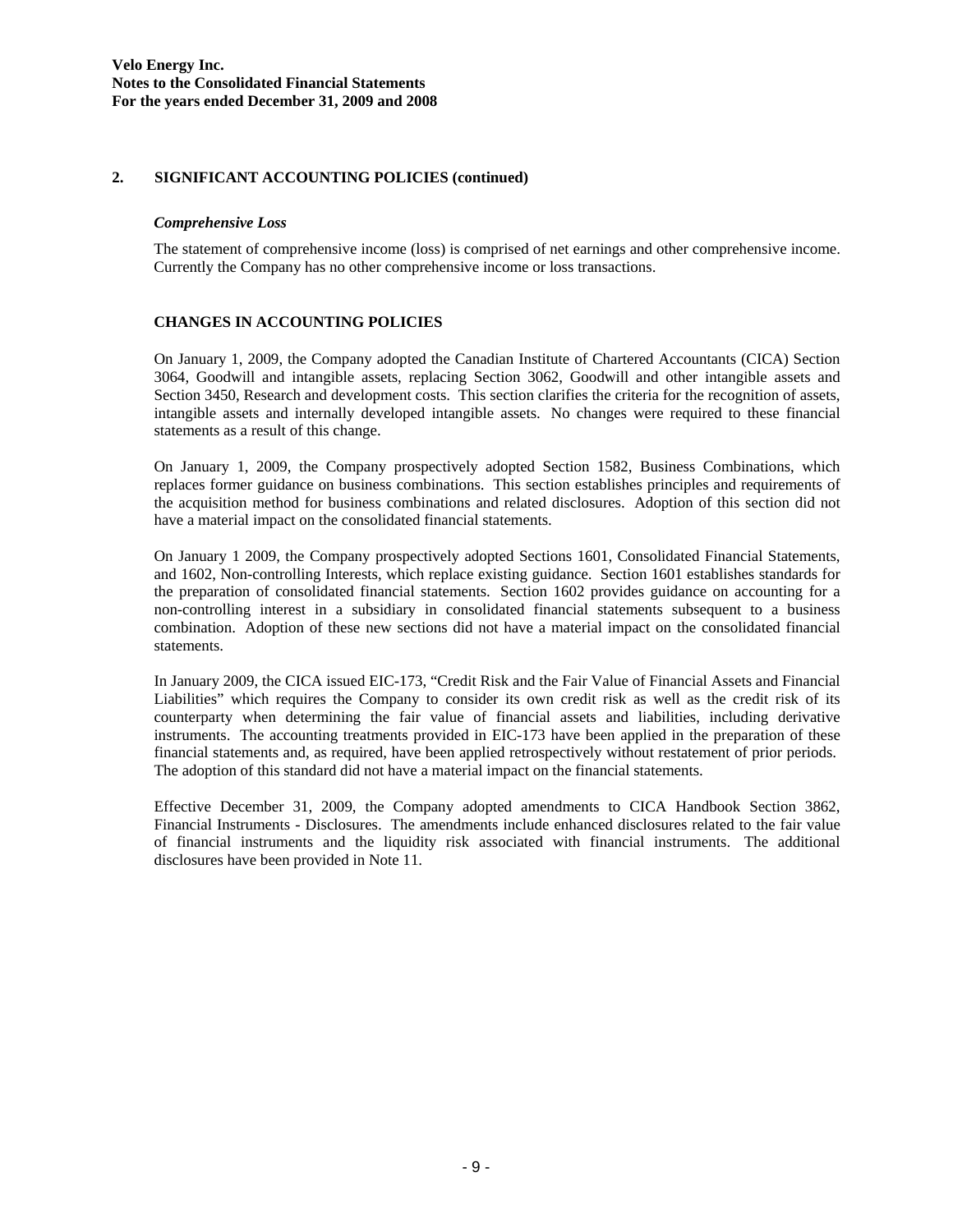# **3. DISPOSAL OF SUBSIDIARY IN 2008**

On May 31, 2006 the Company acquired all of the shares of Velo Energy Ltd., a private oil and gas company. By agreement dated and effective July 9, 2008, the Company sold Velo Energy Ltd. for \$1. The gain on disposal was determined as follows:

| Cash and cash equivalents                                                | \$<br>1,402 |
|--------------------------------------------------------------------------|-------------|
| Receivables                                                              | 45.293      |
| Prepaid expenses and deposits                                            | 342,110     |
| Property, plant and equipment                                            | 4,939,584   |
| Accumulated amortization and write down of property, plant and equipment | (4,939,584) |
|                                                                          | 388,805     |
|                                                                          |             |
| Accounts payable and accrued liabilities                                 | (1,235,755) |
| Asset retirement obligations                                             | (133,985)   |
|                                                                          | (1,369,740) |
|                                                                          |             |
| Net liabilities                                                          | 980,935     |
| Legal expenses in connection with disposal                               | (38,025)    |
|                                                                          | 942.910     |
| Less: proceeds                                                           | (1)         |
|                                                                          |             |
| Gain on disposal of subsidiary                                           | 942,909     |

# **4. PURCHASE OF NSO AND NSOE**

On October 6, 2009, the Company signed a share purchase agreement to acquire 100% of the outstanding common shares of each of NSO and NSOE in a non-arms length transaction for a purchase price of \$600,000, payable by the issue of 1,000,000 common shares of Velo at a market price of \$0.60 per share. The senior management team of Velo were either registered or beneficial shareholders of NSO and NSOE prior to the acquisition.

At the time of acquisition, NSOE had a Sale and Purchase Agreement signed to acquire various interests in three oil and gas exploration and development properties located in the UK Central North Sea, however, both NSOE and Velo did not have financing available to close this transaction. Accordingly, the purchase of NSO and NSOE by Velo was approved by the TSX Venture Exchange on the condition that the 1,000,000 shares issued are placed in escrow until the Company closes a financing and completes the UK North Sea acquisition. If these transactions are not completed then the shares of NSO and NSOE will be conveyed back to the vendors and the 1,000,000 common shares of Velo will be cancelled. The TSX-V conditional approval is valid until June 30, 2010. On December 7, 2009 the Company issued 1,000,000 common shares as consideration for the above transaction and these shares are held in escrow at December 31, 2009.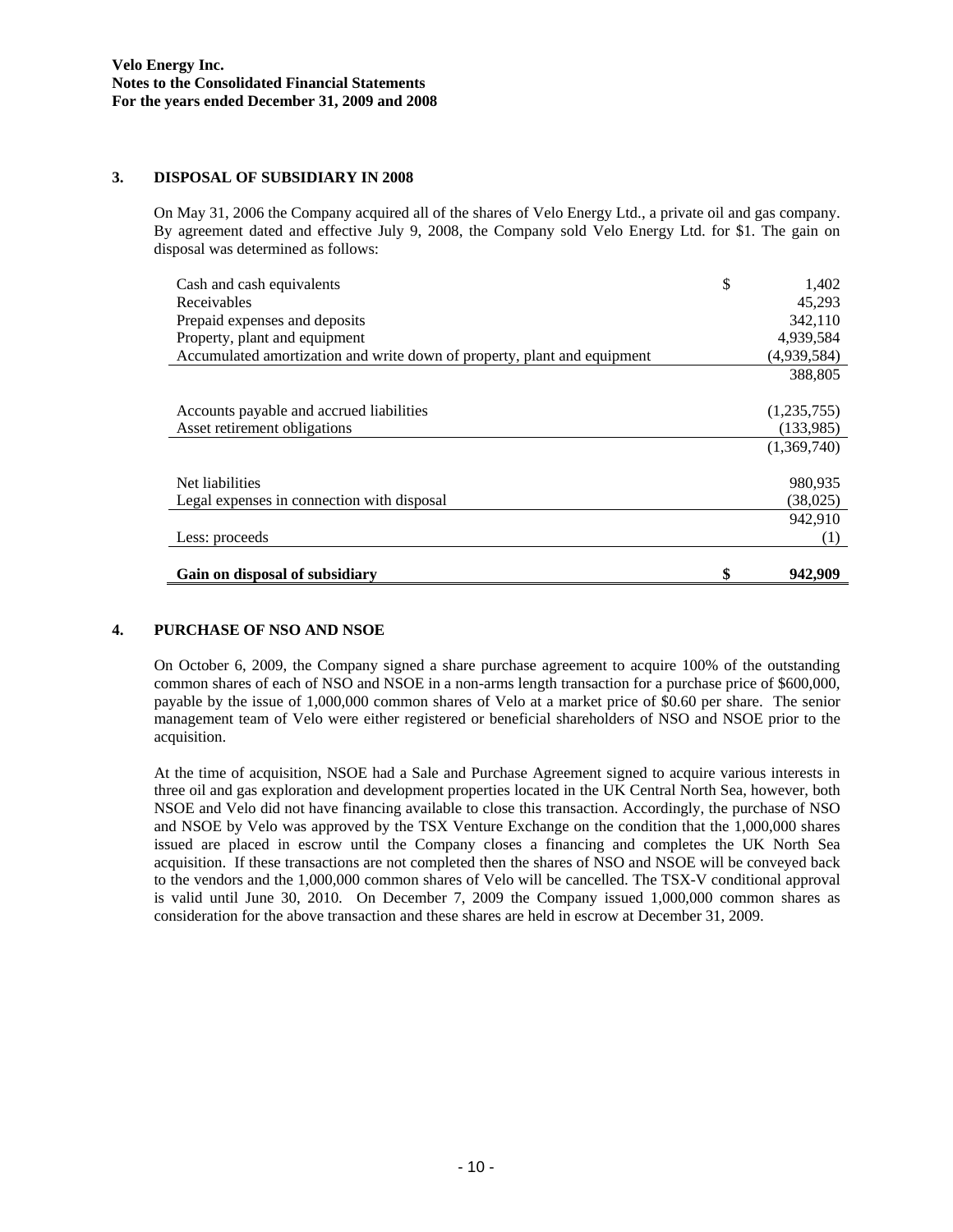#### **4. PURCHASE OF NSO AND NSOE (continued)**

The purchase price allocation as at December 7, 2009 is as follows:

| Cash                                                                                   | \$<br>20,367      |
|----------------------------------------------------------------------------------------|-------------------|
| Term deposits                                                                          | 15,000            |
| Accounts receivable                                                                    | 15,013            |
| Prepaid expenses                                                                       | 10,565            |
| Office equipment                                                                       | 54,050            |
| Accounts payable and accrued liabilities                                               | (947, 475)        |
|                                                                                        | (832, 480)        |
| Purchase consideration                                                                 | 600,000           |
| Excess of consideration paid over carrying<br>value of assets and liabilities acquired | \$<br>(1,432,480) |

The Company acquired, in a related party transaction not in the normal course of operations, net liabilities in NSO and NSOE of \$832,480, which was recorded at carrying amounts. The excess of consideration paid over the net liabilities acquired has been recorded as a charge directly to shareholders' equity (deficiency).

As a result of the above transaction, the Company's statement of operations includes the operating results of NSO and NSOE from December 7, 2009.

# **5. LOAN**

On December 11, 2009, the Company signed the Bridge Loan agreement of \$2,000,000 with Endeavour Financial Corporation ("Endeavour") to finance the Company's current working capital needs. The Bridge Loan matures in one year and bears interest at a rate of 10% per annum, payable at maturity or earlier repayment date. In the event the Company completes any financing, the proceeds should be used to first repay the Bridge Loan together with accrued interest. If the loan is not repaid in full by April 1, 2010, a fee of \$167,000 will be paid to Endeavour in cash or by means of issuing common shares. In addition, the Company granted Endeavour 1,200,000 share purchase warrants, each warrant giving the right to acquire one common share of Velo at an exercise price of \$0.50 per share for a period of one year (see Note 6c).

As at April 1, 2010 the loan was not repaid and the Company intends to issue shares to Endeavour in an amount equivalent to \$167,000 as payment for the additional fee.

The balance of the Bridge Loan as at December 31, 2009 consisted of the following:

| Consideration received                    | S | 2,000,000 |
|-------------------------------------------|---|-----------|
| Accrued interest                          |   | 9,315     |
| Deferred financing charges (Note $6(c)$ ) |   | (207,000) |
|                                           |   | 1,802,315 |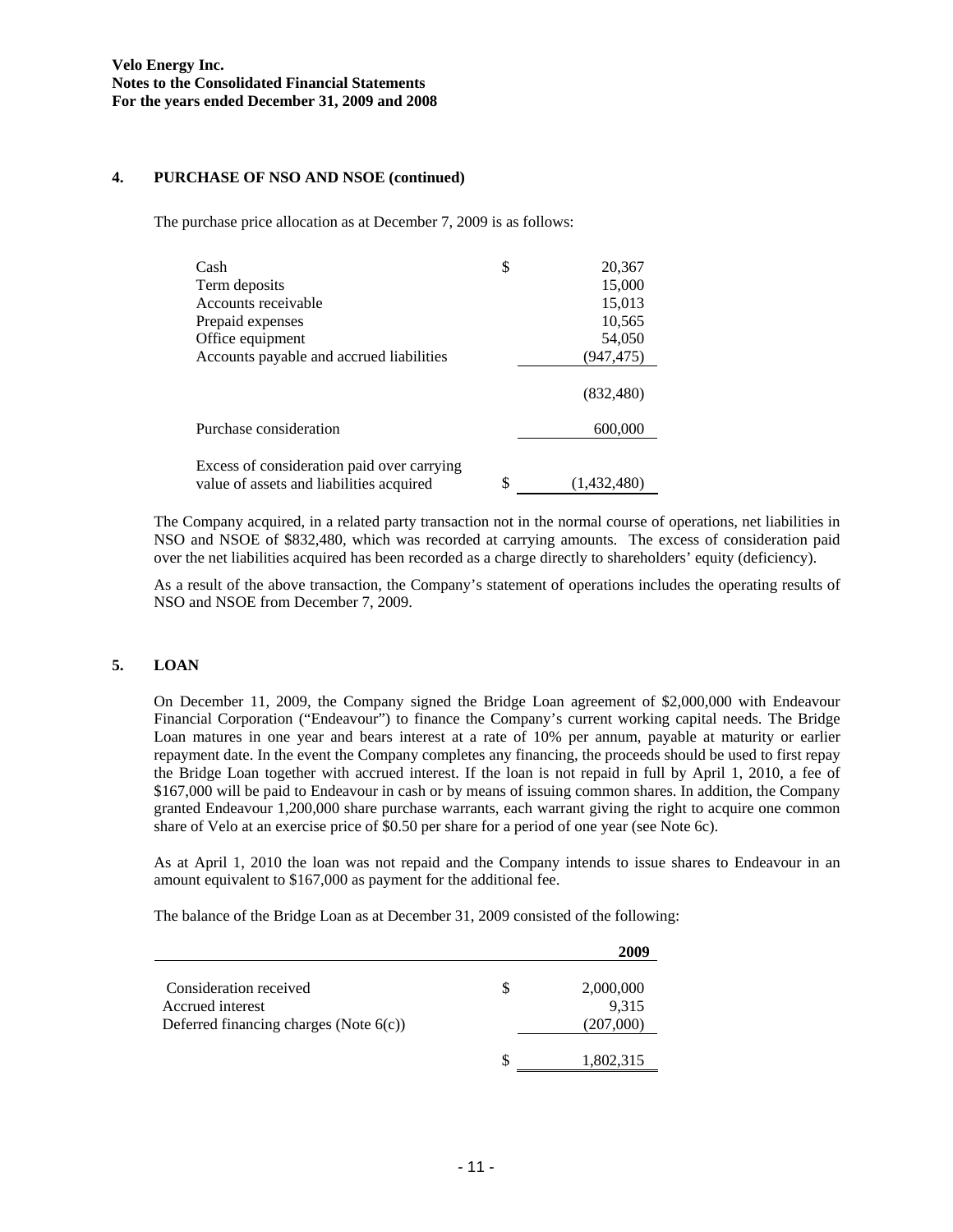#### **6. SHARE CAPITAL**

#### **a) Authorized and Issued Common Shares**

#### **Authorized**

An unlimited number of common voting shares (the "Common Shares") without nominal or par value and an unlimited number of preferred shares, issuable in series.

#### Issued

 $\overline{a}$ 

The issued share capital is as follows:

|                                            | Number of     |                 |  |  |
|--------------------------------------------|---------------|-----------------|--|--|
|                                            | Common        | Amount          |  |  |
|                                            | <b>Shares</b> |                 |  |  |
| <b>Balance December 31, 2007</b>           | 29,618,334    | \$<br>5,583,466 |  |  |
| Issued for payment of indemnity claims (i) | 5,990,554     | 449,292         |  |  |
| Issued for cash (ii)                       | 30,000,000    | 1,500,000       |  |  |
| Share issue costs                          |               | (69,834)        |  |  |
| <b>Balance, December 31, 2008</b>          | 65,608,888    | 7,462,924       |  |  |
| Issued and held in escrow (iii)            | 1,000,000     | 600,000         |  |  |
| <b>Balance, December 31, 2009</b>          | 66,608,888    | \$<br>8,062,924 |  |  |

- **(i)** The Company failed to spend the full \$1,977,000 on qualifying expenditures as at December 31, 2007, the final day for qualification in respect of flow through shares issued in December 2006. As part of the subscription agreement the Company agreed to indemnify the subscribers of the flow through shares in the event of such an occurrence. The shortfall of \$990,536 of qualifying expenditures resulted in the indemnity payable of \$452,133. The highest marginal tax rate of a subscriber's province of residence was used to calculate the payable. In July 2008, the Company issued 5,990,554 common shares at a price of \$0.075 per share as settlement for \$449,292 of the indemnity.
- **(ii)** In August 2008, the Company issued 30,000,000 common shares at \$0.05 per share for gross proceeds of \$1,500,000.
- **(iii)** On December 7, 2009, the Company issued 1,000,000 common shares of Velo at an issue price of \$0.60 per share to acquire 100% shares of NSO and NSOE. As discussed in note 4, these shares are held in escrow at December 31, 2009. The shares held in escrow are accounted for as contingently returnable shares at December 31, 2009, which were not considered outstanding and are not included in the computation of basic loss per share until they are released from escrow.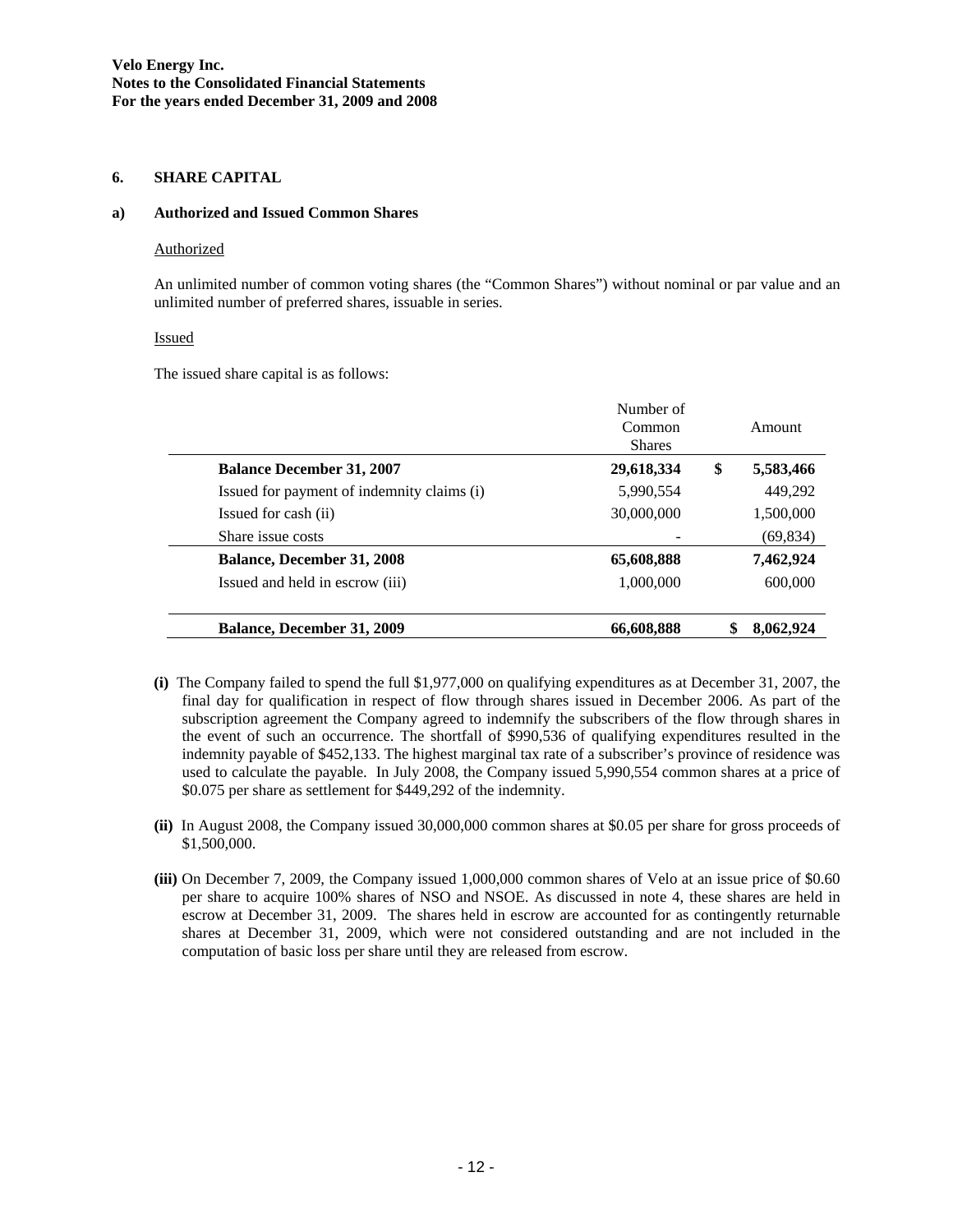#### **6. SHARE CAPITAL (continued)**

#### **b) Incentive Stock Options**

The Company has a stock option plan where the number of common shares reserved under the plan shall not exceed 10% of the issued and outstanding common shares and the number reserved for any one individual may not exceed 5% of the issued and outstanding shares. Exercise prices for stock options granted are determined by the closing market price on the day before the date of grant.

On August 7, 2009, the Company has granted 5,610,000 stock options to its officers, directors and consultants to acquire common shares at an exercise price of \$0.20. The stock options vest immediately and expire in 5 years.

Stock-based compensation expense of \$785,400 for the stock options granted has been recognized for the year ended December 31, 2009. The fair value of each option granted is estimated on the date of grant using a Black-Scholes option pricing model with the following assumptions:

|                         | 2009 |
|-------------------------|------|
| Risk free interest rate | 2.0% |
| Weighted average years  | 4.0  |
| Expected volatility     | 100% |
| Expected dividend yield | 0%   |

As at December 31, 2009, 5,610,000 stock options to purchase common shares were outstanding, having an exercise price of \$0.20 per share with the remaining contractual life of 4.6 years. Changes to the Company's stock options are summarized as follows:

|                            | 2009<br>2008                |    |                                      |                             |    |                                      |
|----------------------------|-----------------------------|----|--------------------------------------|-----------------------------|----|--------------------------------------|
|                            | Number of<br><b>Options</b> |    | Wt. Avg.<br><b>Exercise</b><br>Price | Number of<br><b>Options</b> |    | Wt. Avg.<br><b>Exercise</b><br>Price |
| Balance, beginning of year | 450,000                     | \$ | 0.25                                 | 1,150,00                    | \$ | 0.27                                 |
| Granted                    | 5,610,000                   |    | 0.20                                 |                             |    |                                      |
| Cancelled                  | $\blacksquare$              |    |                                      | (700,000)                   |    | 0.29                                 |
| Expired                    | (450,000)                   |    | 0.25                                 |                             |    |                                      |
| Balance, end of year       | 5,610,000                   | \$ | 0.20                                 | 450,000                     | \$ | 0.25                                 |
| Exercisable, end of year   | 5,610,000                   | \$ | 0.20                                 | 450,000                     | \$ | 0.25                                 |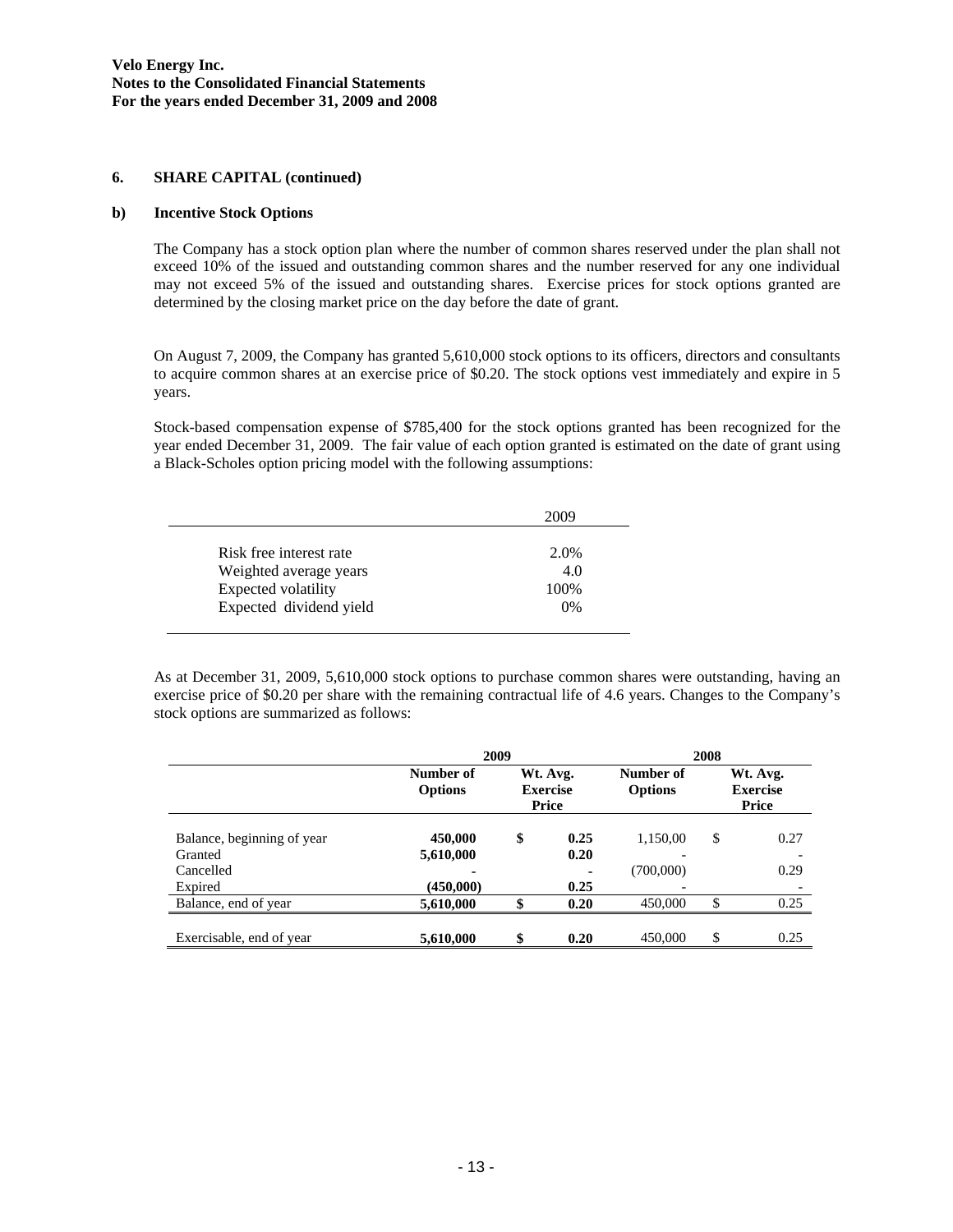#### **6. SHARE CAPITAL (continued)**

#### **c) Warrants**

A summary of status of the Company's warrants as at December 31, 2009 and 2008 is as follows:

|                            | 2009                  |    |                                      | 2008                  |   |                                      |
|----------------------------|-----------------------|----|--------------------------------------|-----------------------|---|--------------------------------------|
|                            | Number of<br>Warrants |    | Wt. Avg.<br><b>Exercise</b><br>Price | Number of<br>Warrants |   | Wt. Avg.<br><b>Exercise</b><br>Price |
| Balance, beginning of year | ٠                     | \$ | ۰                                    | 798,500               | S | 0.20                                 |
| <b>Issued</b>              | 1,700,000             |    | 0.50                                 |                       |   |                                      |
| Expired                    | $\blacksquare$        |    | ۰                                    | (798,500)             |   | 0.20                                 |
| Balance, end of year       | 1,700,000             |    | 0.50                                 |                       |   |                                      |

On December 11, 2009, the Company signed the Bridge Loan agreement with Endeavour to finance the Company's current working capital needs (discussed in Note 5). Further to the Bridge Loan agreement, the Company was obliged to grant Endeavour 1,200,000 share purchase warrants, each warrant giving the right to acquire one common share of Velo at an exercise price of \$0.50 per share for a period of one year.

On the same date, the Company appointed Endeavour Financial International Corporation ("Endeavour International") to provide financial advisory services with respect to financing and development of the Company's oil and gas assets. Further to the financial advisory services agreement, the Company will pay Endeavour International consulting fees and success fees whenever the Company engages in debt transactions (excluding the above Bridge Loan). In addition, the Company granted to Endeavour International 500,000 share purchase warrants, each warrant giving the right to acquire one common share of Velo at an exercise price of \$0.50 per share for a period of one year.

The fair value allocated to the above-mentioned warrants issued in 2009 amounted to \$306,000 and was calculated based on an estimation of the fair value of each warrant on the grant date using a Black-Scholes pricing model with the following assumptions:

|                         | 2009  |
|-------------------------|-------|
| Risk free interest rate | 2.0%  |
| Weighted average years  | 1.0   |
| Expected volatility     | 100\% |
| Expected dividend yield | 0%    |

The fair value of the warrants issued in respect of the Bridge Loan of \$216,000 was recognized as deferred financing charges (net against the loan balance – Note 5) and is being amortized over the one year term of the Bridge Loan using the effective interest rate method.

The fair value of the warrants issued in respect of the financial advisory services agreement of \$90,000 was recognized as a prepaid expense for financial services and is being amortized over 18 months, representing the minimum term of the financial advisory services agreement.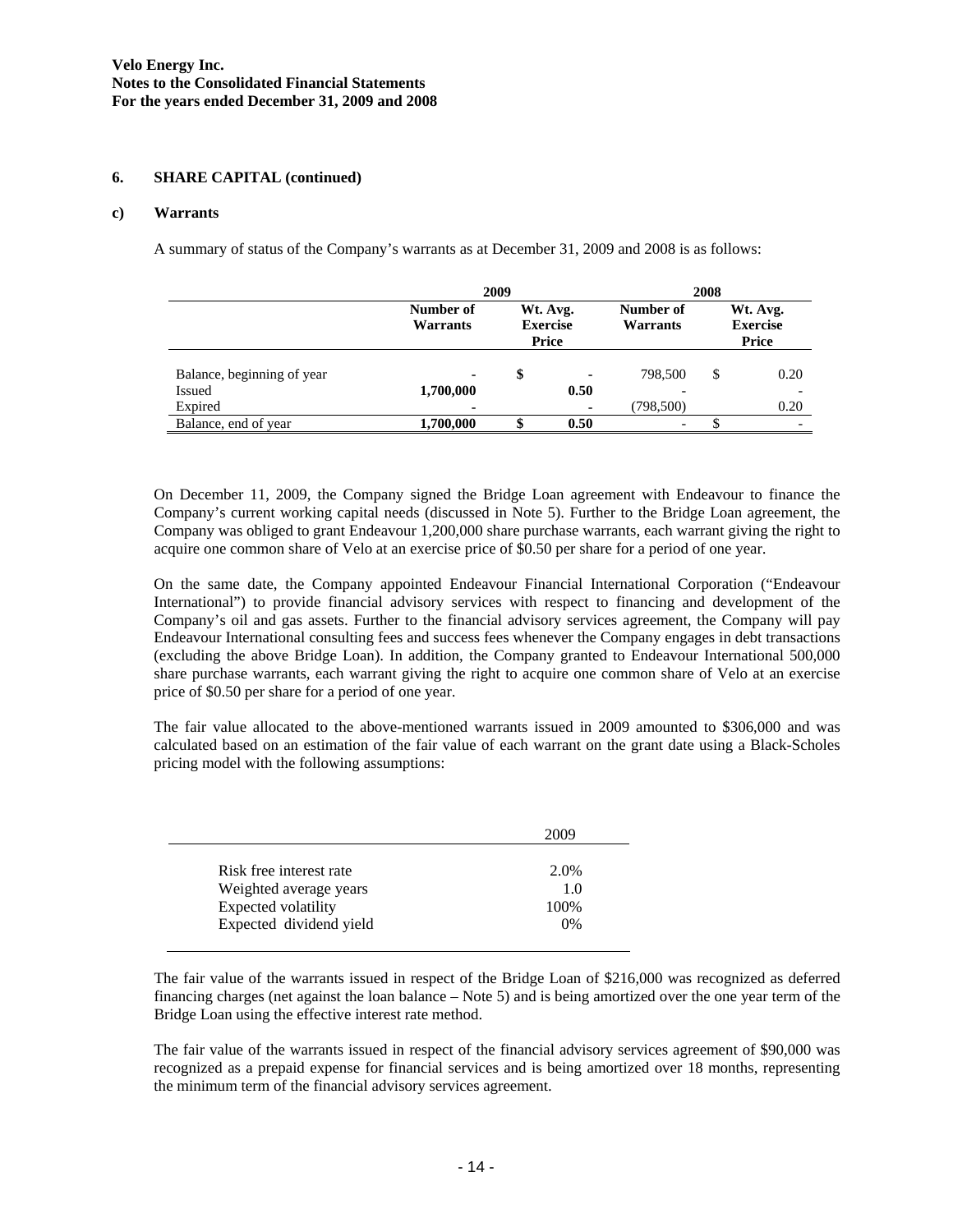# **7. CONTRIBUTED SURPLUS**

|                                                        | December 31, 2009 |                    | December 31, 2008 |         |
|--------------------------------------------------------|-------------------|--------------------|-------------------|---------|
| Balance, beginning of year<br>Stock-based compensation |                   | 289,094<br>785,400 |                   | 240.394 |
| Expired agent warrants                                 |                   |                    |                   | 48,700  |
| Balance, end of year                                   | \$                | 1,074,494          |                   | 289,094 |

# **8. FUTURE INCOME TAX**

The tax effects of the temporary differences on future income tax assets (liabilities) are as follows:

|                                        | 2009<br>2008 |           |        |           |  |
|----------------------------------------|--------------|-----------|--------|-----------|--|
|                                        |              |           |        |           |  |
| Non-capital income tax losses          | \$           | 734,000   | \$     | 124,000   |  |
| Capital losses                         |              | 632,000   |        | 657,000   |  |
| Share issue costs                      | 20,000       |           | 43,000 |           |  |
|                                        |              | 1,386,000 |        | 824,000   |  |
| Valuation allowance                    | (1,386,000)  |           |        | (824,000) |  |
| Future income tax assets (liabilities) | \$           | ۰         | \$     | ٠         |  |

The provision (recovery) for income taxes differs from the statutory income tax rate as follows:

|                                         | 2009 |           | 2008 |           |  |
|-----------------------------------------|------|-----------|------|-----------|--|
|                                         |      |           |      |           |  |
| Provision (recovery) at statutory rates | \$   | (925,000) | \$   | 263,000   |  |
| Non-deductible items                    |      |           |      |           |  |
| Stock based compensation                |      | 228,000   |      |           |  |
| Sale of subsidiary                      |      |           |      | (783,000) |  |
| Other                                   |      | 5,000     |      |           |  |
| Effect of tax rate changes              |      | 130,000   |      | 130,000   |  |
| Change in valuation allowance           |      | 562,000   |      | 390,000   |  |
| Future income tax provision (recovery)  | \$   |           | \$   |           |  |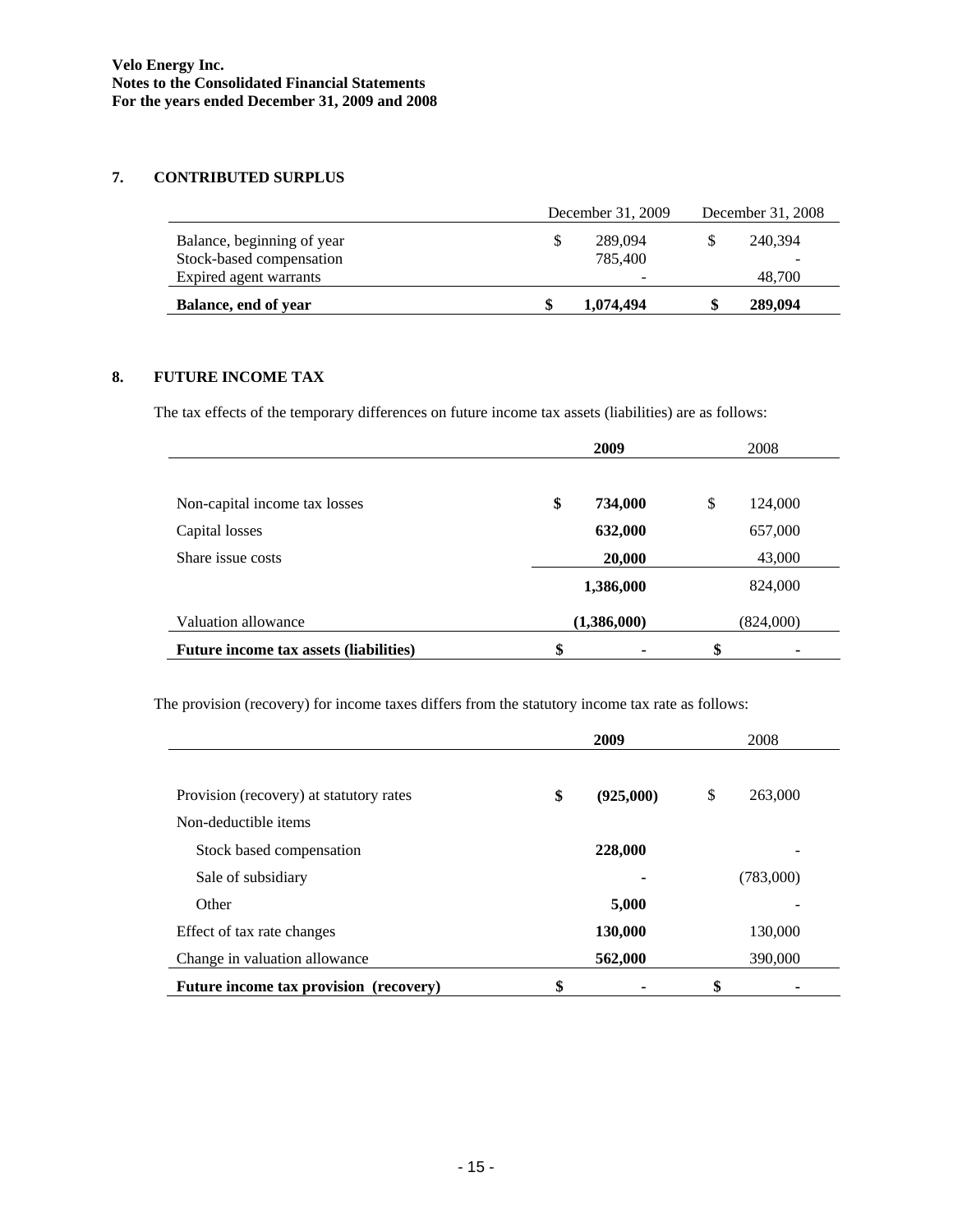#### **8. FUTURE INCOME TAX (continued)**

As at December 31, 2009, the Company had approximately \$2,935,000 (2008 - \$478,000) of non-capital losses, which can be applied against taxable income earned in Canada with following expiry dates:

- \$4,000 on December 31, 2014
- \$91,000 on December 31, 2026
- \$253,000 on December 31, 2027
- \$130,000 on December 31, 2028
- \$2,457,000 on December 31, 2029

 As at December 31, 2009, the Company had also capital losses of approximately \$5,053,000 (2008 - \$5,053,000) which carry forward indefinitely to reduce capital gains.

# **9. COMMITMENTS AND CONTRACTUAL OBLIGATIONS**

As at December 31, 2009, the Company had following contractual obligations:

|                                | <b>Total</b> | <b>Less than One</b><br>Year | <b>One to Three</b><br><b>Years</b> | <b>Four to Five</b><br>Years | <b>After Five</b><br>Years |
|--------------------------------|--------------|------------------------------|-------------------------------------|------------------------------|----------------------------|
| Office lease - Calgary         | \$4,856,000  | \$535,000                    | \$1,069,000                         | \$1,069,000                  | \$2,183,000                |
| Office lease - London          | 1,327,000    | 279,000                      | 559,000                             | 489,000                      |                            |
| Bridge loan                    | 2,367,000    | 2,367,000                    | $\overline{\phantom{0}}$            | $\overline{\phantom{0}}$     |                            |
| Financial advisory<br>services | 267,000      | 188,000                      | 79,000                              | -                            |                            |
|                                | 8.817,000    | 3,369,000                    | 1,707,000                           | 1.558,000                    | 2,183,000                  |

# *Office Lease - Calgary*

The Company is committed under operating lease agreements for the rental of office space. The approximate lease payments total to \$4.9 million for the Calgary office location and is payable over the next 10 years.

# *Office Lease – London, UK*

As at December 31, 2009, the Company was committed under operating lease agreements for the rental of office space in London, UK. The approximate lease payments total to \$1.3 million and was payable over the next 5 years. Further to restructuring of the Company's business, in March 2010 the London office was closed and the lease agreement was terminated without further costs to the Company (except for the loss of three months rent deposit, of approximately \$81,000, which has been included in prepaid expenses).

# *Bridge Loan*

The Bridge Loan obligations relate to loan from Endeavour (as described in Note 5).

#### *Financial Advisory Services*

The obligation in respect of financial advisory services relate to the service agreement with Endeavour International (as discussed in Note 6(c)). The agreement was signed for a period of 18 months (with option to extend) and provides for a monthly retainer fee of US\$ 15,000 per month.

The Company is currently pursuing contracts that will require additional financing. The ability of the Company to meet the above commitments is dependent on its ability to obtain additional financing.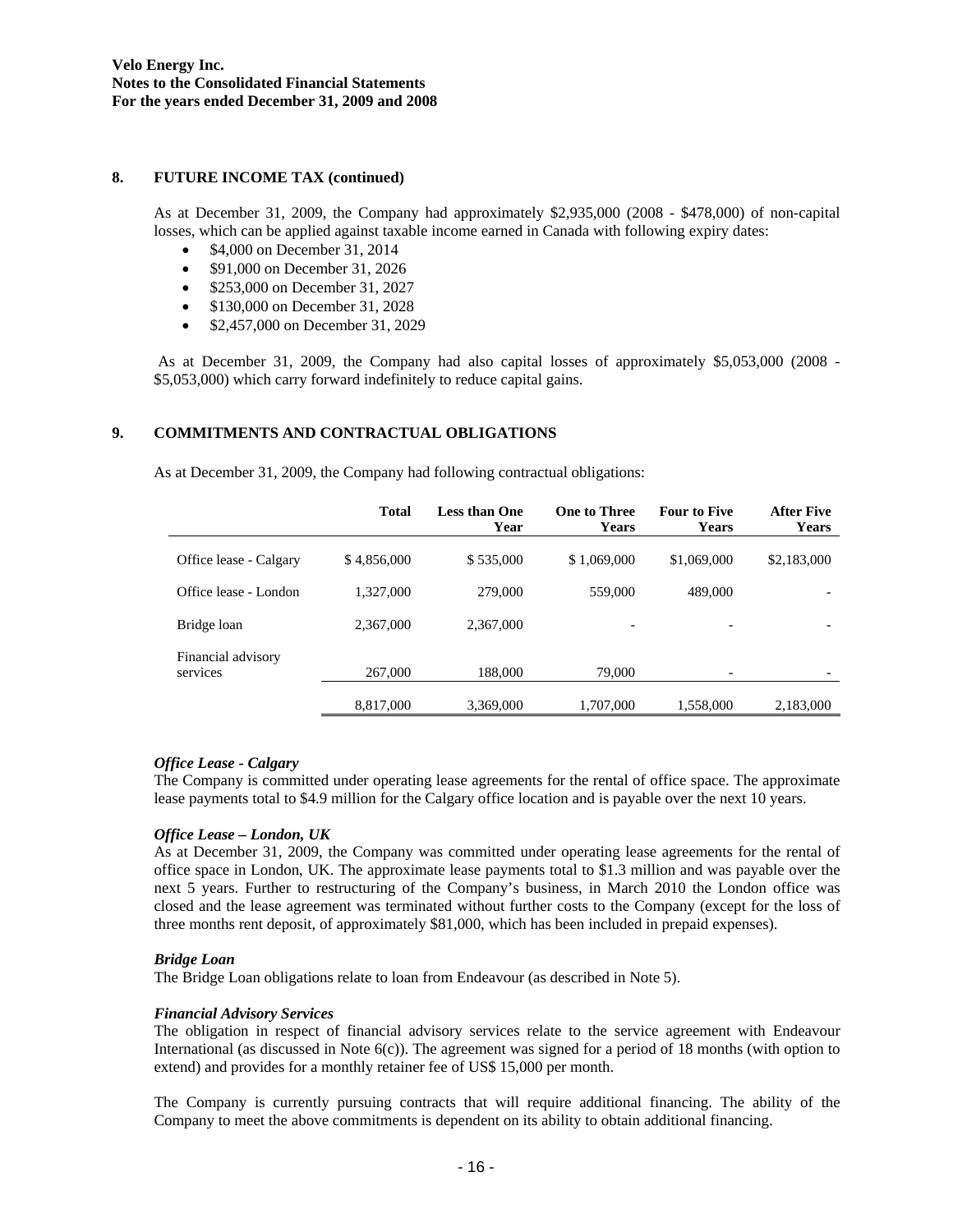#### **10. RELATED PARTY TRANSACTIONS**

#### *Before August 1, 2009*

Related party transactions were with directors and a company controlled by a director and officer of the Company. During the first quarter of 2009, \$3,000 in management fees were paid to a company controlled by a director of the Company (2008 - \$2,000). These transactions were in the normal course of operations and are measured at the exchange amount, being the amount of consideration established and agreed to by the related parties.

# *After August 1, 2009*

Transactions are with the Company's directors and officers in the form of consulting services which totaled \$789,400 for the period ended December 31, 2009, including \$701,400 in accrued liabilities as at December 31, 2009. These transactions occurred in the normal course of business and have been valued at exchange amounts based on commercial rates and terms agreed to in the related consulting contracts.

# **11. FINANCIAL INSTURMENTS**

The Company has classified its cash, cash equivalents and term deposits as financial assets held-for–trading and has measured them at fair value. Accounts receivable, prepaid expenses and deposits are classified as loans and receivables. Accounts payable, accrued liabilities and loans are classified as other liabilities and are measured at amortized cost.

#### (a) Fair values

The Company categorizes its financial instruments carried at fair value into one of three different levels depending on the observability of the inputs employed in the measurement:

- Level 1 includes assets and liabilities measured at fair value based on unadjusted quoted prices for identical assets or liabilities in active markets that are accessible at the measurement date;
- Level 2 includes assets and liabilities measured at fair value using directly and indirectly observable inputs other than quoted prices included in Level 1;
- Level 3 includes assets and liabilities measured at fair value based on inputs which are less observable, unavailable or where observable data does not support a significant portion of the instrument's fair value.

As at December 31, 2009 and 2008, the fair values of all financial instruments approximated their carrying values due to their short-term maturity. Cash and cash equivalents and term deposits have been categorized as Level 1 financial instruments.

(b) Credit risk:

The Company's current receivables are mainly due from the government (GST) and from its consultants in respect of travel advances. The Company believes there is no unusual exposure associated with these receivables.